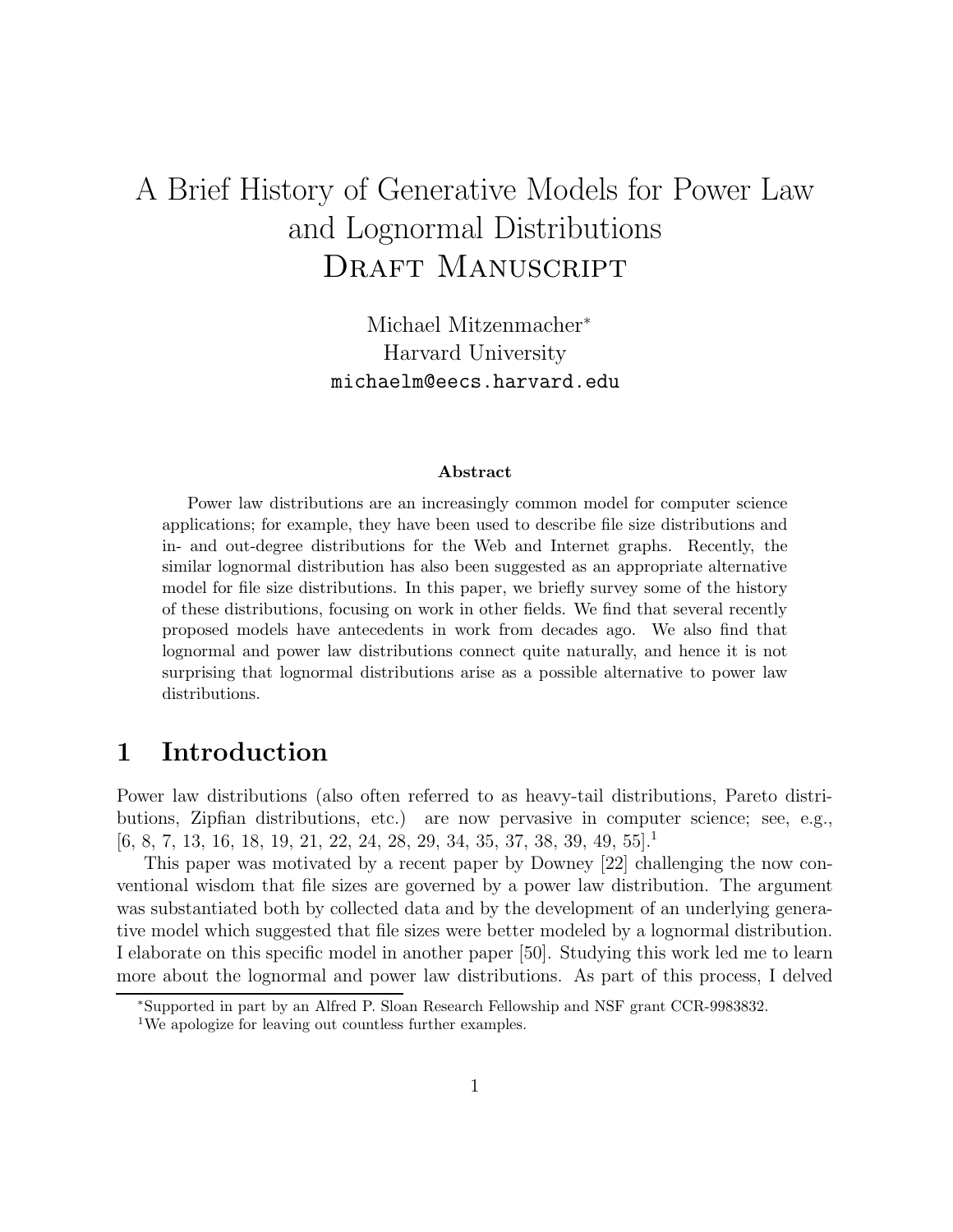into past and present literature, and came across some interesting facts that appear not to be well known in the computer science community. This paper represents an attempt to disseminate what I have found.

Perhaps the most interesting discovery is that much of what we in the computer science community have begun to understand and utilize about power law and lognormal distributions has long been known in other fields, such as economics and biology. For example, dynamic processes that generate the growth of the Web graph and result in power law distribution for in- and out-degrees have become the focus of a great deal of recent study. In fact, extremely similar models date back to at least the 1950's, and arguably back to the 1920's. Second, similar disagreements as to what type of distribution is a better fit for empirically determined distributions have been repeated across many fields over many years. The question of whether a lognormal or power law distribution best applies to income distribution, for example, also dates back to at least the 1950's. Similar issues continue to arise in biology [31], chemistry [53], ecology [3, 65], astronomy [66], and information theory [40, 56]. These cases serve as a reminder that the problems we face as computer scientists are not necessarily new, and we should look to other sciences both for tools and understanding.

Another discovery from looking at previous work is that power law and lognormal distributions are intrinsically connected. Very similar and basic generative models can lead to either power law or lognormal distributions, depending on seemingly trivial variations. There is therefore a reason why this argument as to whether power law or lognormal distributions are more accurate arises and repeats itself across a variety of fields.

The purpose of this paper is to explain some of the basic models that lead to power law and lognormal distributions, and specifically to cover how small variations in the underlying model can change the result from one to the other. A second purpose is to provide along the way (incomplete) pointers to some of the recent and historically relevant scientific literature.

This paper is intended to be accessible to a general computer science audience. While mathematical arguments and some probability will be used, the aim is for the mathematics to be intuitive, clean, and comprehensible rather than rigorous and technical. In some cases details may be suppressed for readability; interested readers are referred to the original papers. Also, it should be emphasized that this paper does not contain original work, but is a survey of the work of others.

### **2 Basic Definitions and Properties**

For our purposes, a non-negative random variable  $X$  is said to have a power law distribution if

$$
\Pr[X \ge x] \sim cx^{-\alpha}
$$

for constants  $c > 0$  and  $\alpha > 0$ . Here  $f(x) \sim g(x)$  represents that the limit of the ratios goes to 1 as x grows large. Roughly speaking, in a power law distribution asymptotically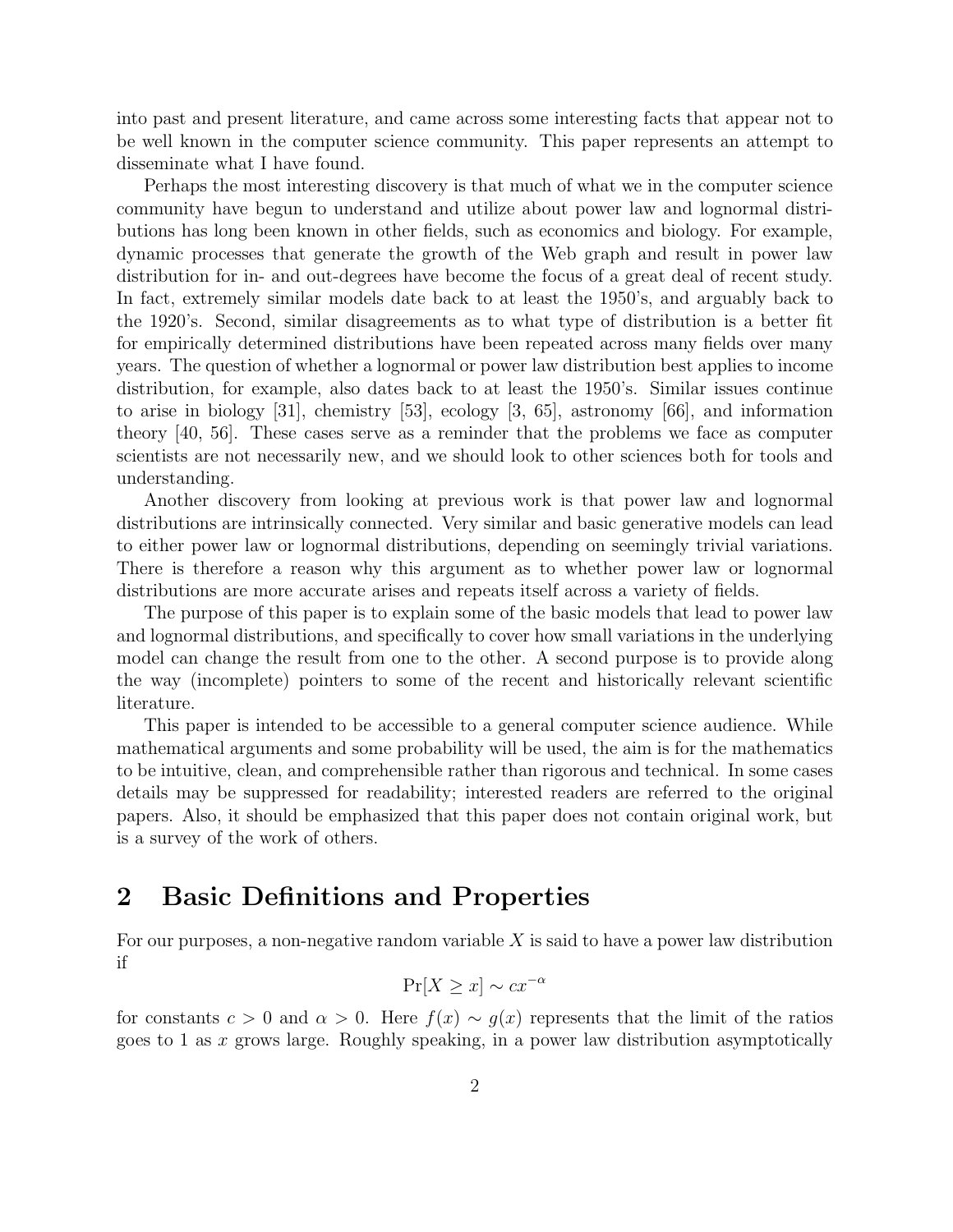the tails fall according to the power  $\alpha$ . Such a distribution leads to much heavier tails than other common models, such as exponential distributions.

One specific commonly used power law distribution is the Pareto distribution, which satisfies −α

$$
\Pr[X \ge x] = \left(\frac{x}{k}\right)^{-}
$$

for some  $\alpha > 0$  and  $k > 0$ . The Pareto distribution requires  $X \geq k$ . Usually  $\alpha$  falls in the range  $0 < \alpha < 2$ , in which case X has infinite variance. If  $\alpha < 1$ , then X also has infinite mean. The density function for the Pareto distribution is  $f(x) = \alpha k^{\alpha} x^{-\alpha-1}$ .

If X has a power law distribution, then in a log-log plot of  $Pr[X \geq x]$ , or the *complementary cumulative distribution function*, asymptotically the behavior will be a straight line. This provides a simple empirical test for whether a random variable has a power law given an appropriate sample. On a log-log plot the density function for the Pareto distribution also is a straight line:

$$
\ln f(x) = (-\alpha - 1)\ln x - \alpha \ln k - \ln \alpha.
$$

A random variable X has a lognormal distribution if the random variable  $Y = \ln X$  has a normal (i.e., Gaussian) distribution. Recall that the normal distribution  $Y$  is given by the density function

$$
f(y) = \frac{1}{\sqrt{2\pi}\sigma} e^{-(y-\mu)^2/2\sigma^2}
$$

where  $\mu$  is the mean,  $\sigma$  is the standard deviation ( $\sigma^2$  is the variance), and the range is  $-\infty < y < \infty$ . Hence the density function for a lognormal distribution satisfies

$$
f(x) = \frac{1}{\sqrt{2\pi}\sigma x} e^{-(\ln x - \mu)^2/2\sigma^2}
$$

and the complementary cumulative distribution function for a lognormal distribution is given by

$$
\Pr[X \ge x] = \int_{z=x}^{\infty} \frac{1}{\sqrt{2\pi}\sigma z} e^{-(\ln z - \mu)^2/2\sigma^2} dz.
$$

We will say that X has parameters  $\mu$  and  $\sigma^2$  when the associated normal Y has mean  $\mu$ and variance  $\sigma^2$ , where the meaning is clear. The lognormal distribution is skewed, with mean  $e^{\mu + \frac{1}{2}\sigma^2}$ , median  $e^{\mu}$ , and mode  $e^{\mu - \sigma^2}$ . A lognormal distribution has finite mean and variance, in contrast to the power law distribution under natural parameters.

Despite its finite moments, the lognormal distribution is extremely similar in shape to power law distributions, in the following sense: if X has a lognormal distribution, then in a log-log plot of the complementary cumulative distribution function or the density function, the behavior will be a straight line except for a large portion of the body of the distribution. Intuitively, for example, the complementary cumulative distribution function of a normal distribution appears close to linear. Indeed, if the variance of the corresponding normal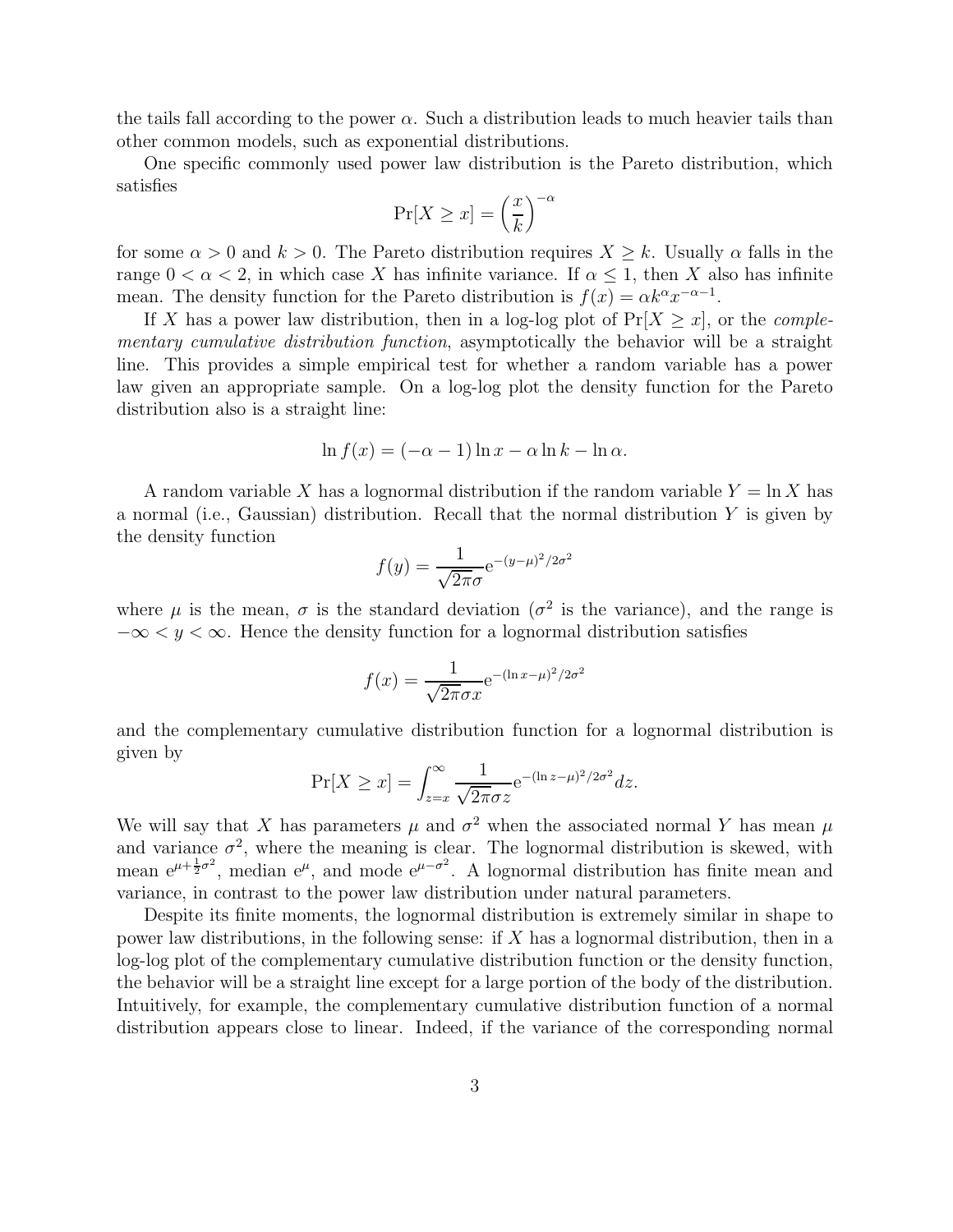distribution is large, the distribution may appear linear on a log-log plot for several orders of magnitude.

To see this, let us look the logarithm of the density function, which is easier to work with than the complementary cumulative distribution function (although the same idea holds). We have

$$
\ln f(x) = -\ln x - \ln \sqrt{2\pi} \sigma - \frac{(\ln x - \mu)^2}{2\sigma^2}.
$$
 (1)

If  $\sigma$  is sufficiently large, then the quadratic term above will be small for a large range of x values, and hence the logarithm of the density function will appear almost linear for a large range of values.

Finally, recall that normal distributions have the property that the sum of two normal random variables  $Y_1$  and  $Y_2$  with  $\mu_1$  and  $\mu_2$  and variances  $\sigma_1^2$  and  $\sigma_2^2$  respectively is a normal random variable with mean  $\mu_1 + \mu_2$  and variance  $\sigma_1^2 + \sigma_2^2$ . It follows that the *product* of lognormal distributions is again lognormal.

#### **3 A Model that Generates Power Law Distributions**

We now move from mathematical definitions and properties to generative models. For the power law distribution, we begin by considering the World Wide Web. The World Wide Web can naturally be thought of as a graph, with pages corresponding to vertices and hyperlinks corresponding to directed edges. Empirical work has shown indegrees and outdegrees of vertices in this graph obey power law distributions. There has subsequently been a great deal of recent theoretical work on designing random graph models that yield Web graphs [6, 13, 16, 21, 34, 35, 37, 38]. Hence an important criterion for an appropriate random graph model is that it yields power law distributions on the indegrees and outdegrees.

Most models are variations of the following theme. Let us start with a single page, with a link to itself. At each time step, a new page appears, with outdegree 1. With probability  $\alpha$  < 1, the link for the new page points to a page chosen uniformly at random. With probability  $1 - \alpha$ , the new page points to page chosen proportionally to the indegree of the page. This model exemplifies what is often called *preferential attachment*; new objects tend to attach to popular objects. In the case of the Web graph, new links tend to go to pages that already have links.

A simple if slightly non-rigorous argument for the above model goes as follows [21, 35]. Let  $X_j(t)$  (or just  $X_j$  where the meaning is clear) be the number of pages with indegree j when there are t pages in the system. Then for  $j \geq 1$  the probability that  $X_j$  increases is just

$$
\alpha X_{j-1}/t + (1 - \alpha)(j - 1)X_{j-1}/t;
$$

the first term is the probability a new link is chosen at random and chooses a page with indegree  $j-1$ , and the second term is the probability that a new link is chosen proportionally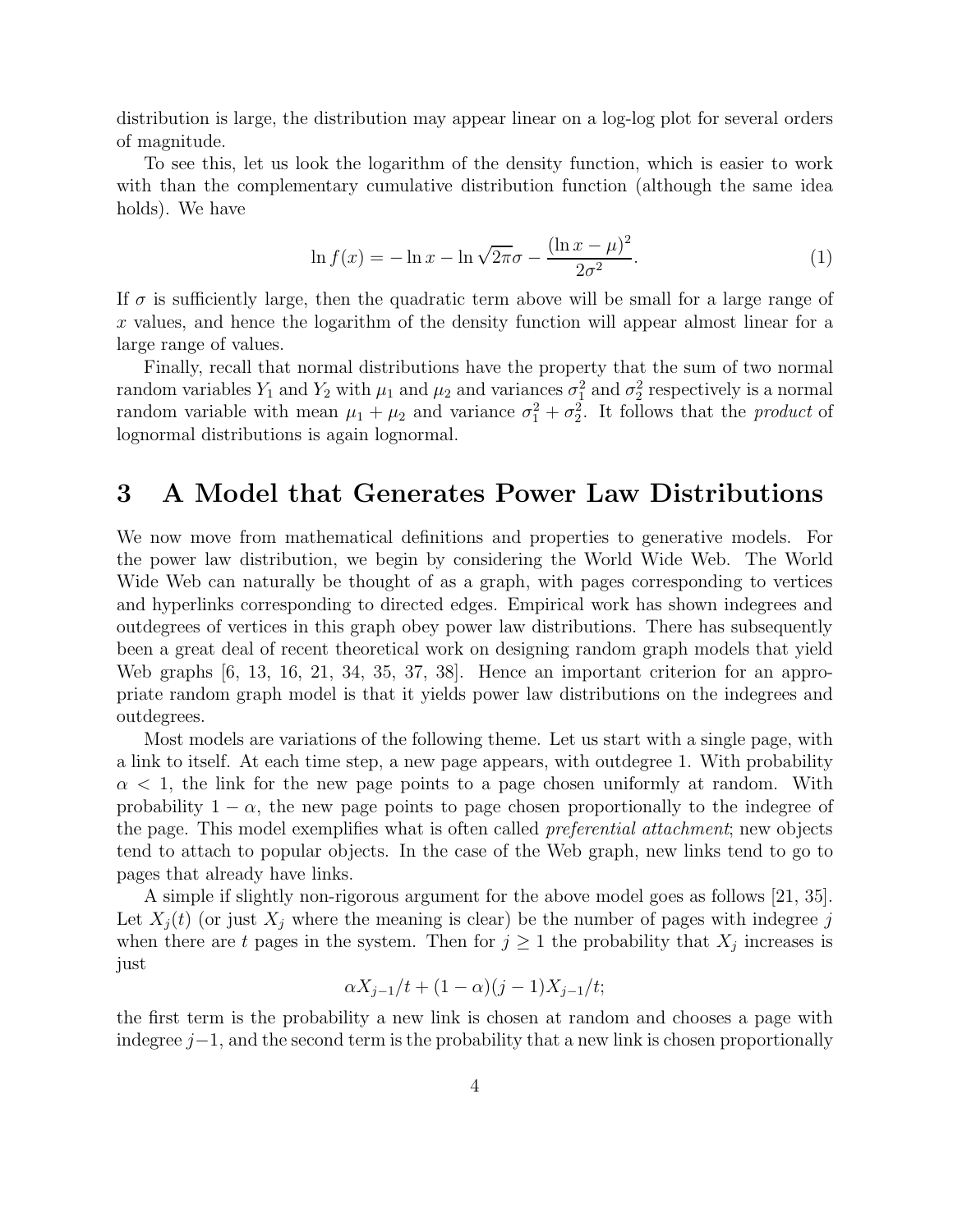to the indegrees and chooses a page with indegree  $j-1$ . Similarly, the probability that  $X_j$ decreases is

$$
\alpha X_j/t + (1-\alpha)jX_j/t.
$$

Hence, for  $j \geq 1$ , the growth of  $X_j$  is roughly given by

$$
\frac{dX_j}{dt} = \frac{\alpha(X_{j-1} - X_j) + (1 - \alpha)((j-1)X_{j-1} - jX_j)}{t}.
$$

The case of  $X_0$  must be treated specially, since each new page introduces a vertex of indegree 0.

$$
\frac{dX_0}{dt} = 1 - \frac{\alpha X_0}{t}.
$$

Suppose in the steady state limit that  $X_i(t) = c_i \cdot t$ ; that is, pages of indegree j constitute a fraction  $c_j$  of the total pages. Then we can successively solve for the  $c_j$ . For example,

$$
\frac{dX_0}{dt} = c_0 = 1 - \frac{\alpha X_0}{t} = 1 - \alpha c_0,
$$

from which we find  $c_0 = \frac{1}{1+\alpha}$ . More generally, we find using the equation for  $dX_j/dt$  that for  $j \geq 1$ ,

$$
c_j(1+\alpha+j(1-\alpha)) = c_{j-1}(\alpha+(j-1)(1-\alpha)).
$$

This recurrence can be used to determine the  $c_i$  exactly. Focusing on the asymptotics, we find that for large  $j$ 

$$
\frac{c_j}{c_{j-1}} = 1 - \frac{2-\alpha}{1+\alpha+j(1-\alpha)} \sim 1 - \left(\frac{2-\alpha}{1-\alpha}\right)\left(\frac{1}{j}\right).
$$

Asymptotically, for the above to hold we have  $c_j \sim j^{-\frac{2-\alpha}{1-\alpha}}$ , giving a power law. To see this, note that  $c_j \sim j^{-\frac{2-\alpha}{1-\alpha}}$  implies

$$
\frac{c_j}{c_{j-1}} \sim \left(\frac{j-1}{j}\right)^{\frac{2-\alpha}{1-\alpha}} \sim 1 - \left(\frac{2-\alpha}{1-\alpha}\right) \left(\frac{1}{j}\right).
$$

Although the above argument was described in terms of degree on the Web graph, this type of argument is clearly very general and applies to any sort of preferential attachment. In fact the first similar argument dates back to at least 1925. It was introduced by Yule [67] to explain the distribution of species among genera of plants, which had been shown empirically by Willis to satisfy a power law distribution. While the mathematical treatment from 1925 is different than modern versions, the outline of the general argument is remarkably similar. Mutations cause new species to develop within genera, and more rarely mutations lead to entirely new genera. Mutations within a genus are more likely to occur in a genus with more species, leading to the preferential attachment.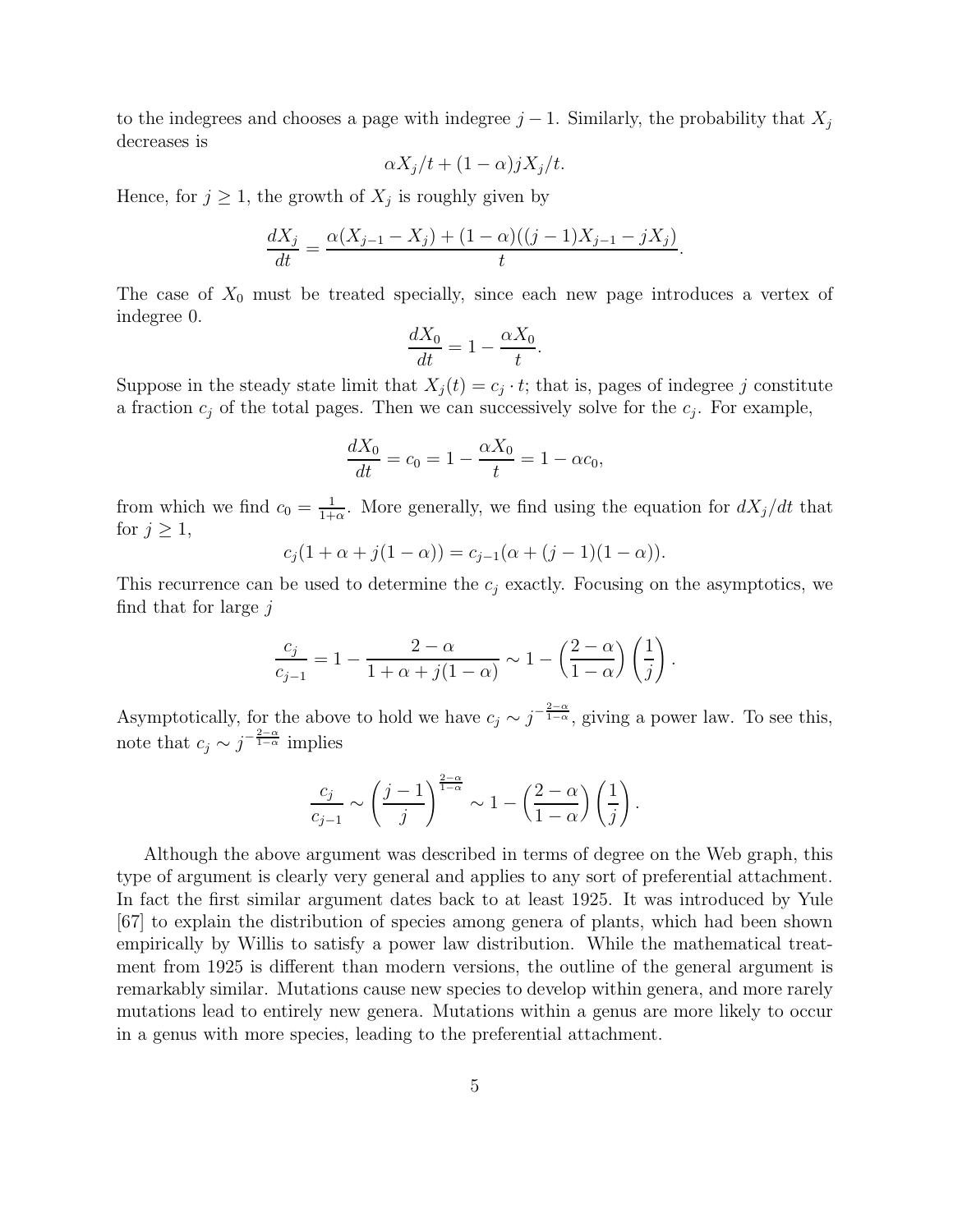A clearer and more general development of how preferential attachment leads to a power law was given by Simon [60] in 1955. Again, although Simon was not interested in developing a model for the Web, he lists five applications of this type of model in his introduction: distributions of word frequencies in documents, distributions of numbers of papers published by scientists, distribution of cities by population, distribution of incomes, and distribution of species among genera. Simon was aware of Yule's previous work, and suggests his work is a generalization. Simon's argument, except for notation and the scaling of variables, is painfully similar to the outline above.

It is worthwhile to point out that while these are the earliest references I have found to mathematical arguments explaining power law distributions, as one might expect from Simon's list of applications, power laws had been observed in a variety of fields for some time. The earliest apparent reference is to the work by Pareto [54] in 1897, who introduced the Pareto distribution to describe income distribution. The first known attribution of the power law distribution of word frequencies appears to be due to Estoup in 1916 [23], although generally the idea (and its elucidation) are attributed to  $\text{Zipf } [69, 70, 71]$ . Similarly, Zipf is often credited with noting that city sizes appear to match a power law, although this idea can be traced back further to 1913 and Auerbach  $[5]$ . Lotka (circa 1926) found in examining the number of articles produced by chemists that the distribution followed a power law [42].

Mandelbrot had developed other arguments for deriving power law distributions based on information theoretic considerations somewhat earlier than Simon [44]. His argument is very similar in spirit to other recent optimization based arguments for heavy tailed distributions [14, 68]. We sketch Mandelbrot's framework. Consider some language consisting of n words. The cost of using the jth word of the language in a transmission is  $C_j$ . For example, if we think of English text, the cost of a word might be thought of as the number of letters plus the additional cost of a space. Hence a natural cost function has  $C_j \sim \log_d j$  for some alphabet size d. Suppose that we wish to design the language to optimize the average amount of information per unit transmission cost. Here, we take the average amount of information to be the entropy. We think of each word in our transmission as being selected randomly, and the probability that a word in the transmission is the j<sup>th</sup> word of the language is  $p_j$ . Then the average information per word is the entropy  $H = -\sum_{j=1}^n p_j \log_2 p_j$ , and the average cost per word is  $C = \sum_{j=1}^{n} p_j C_j$ . The question is how would the  $p_j$  be chosen to minimize  $A = C/H$ . Taking derivatives, we find

$$
\frac{dA}{dp_j} = \frac{C_j H + C \log_2(ep_j)}{H^2}.
$$

Hence all the derivatives are 0 (and A is in fact minimized) when  $p_j = 2^{-HC_j/C}/e$ . Using  $C_i \sim \log_d i$ , we get a power law for the  $p_i$ . Mandelbrot argues that a variation of this model matches empirical results for English quite well.

Indeed, Mandelbrot strongly argued against Simon's alternative assumptions and derivations. This led to what is in retrospect an amusing but apparently at the time quite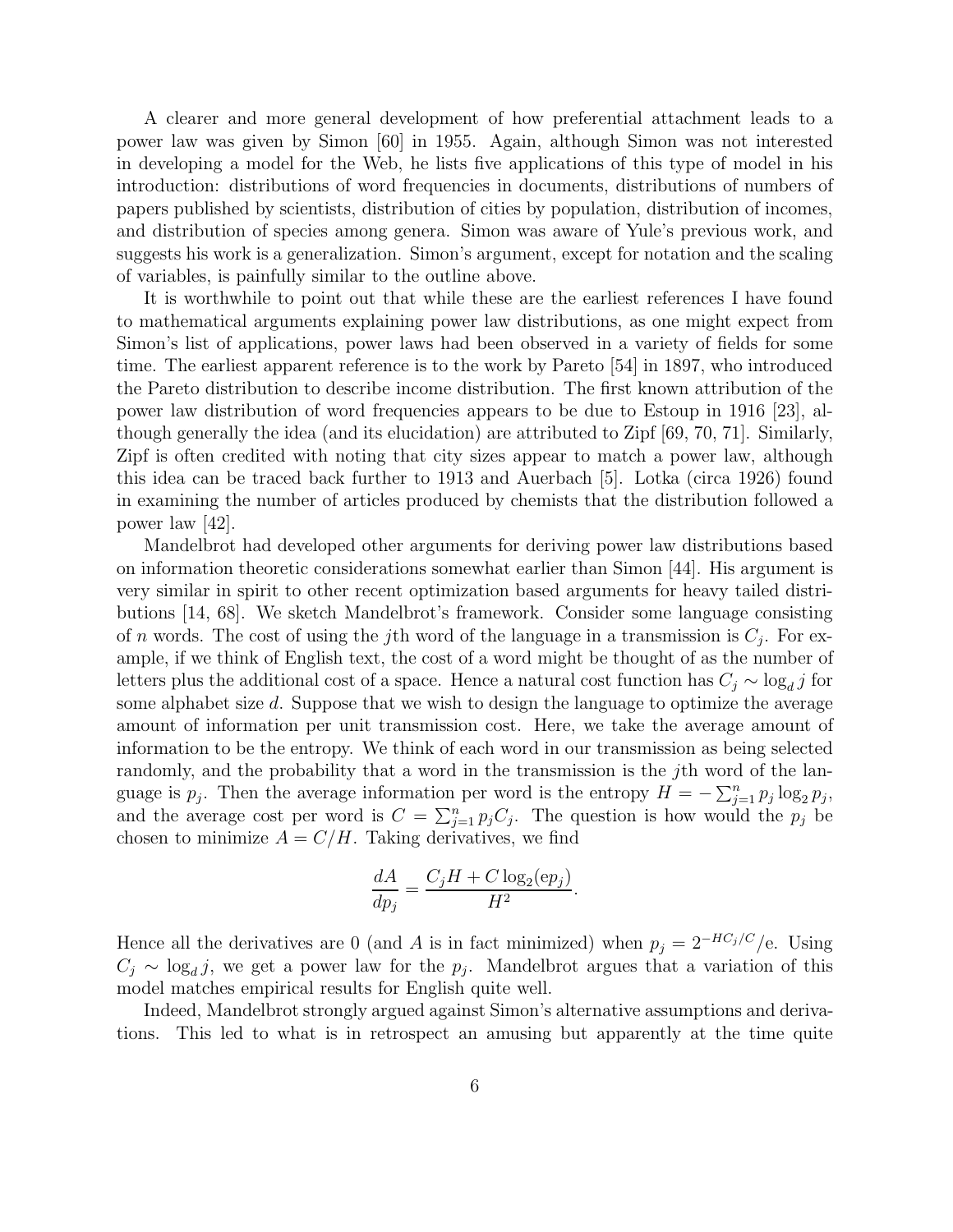heated exchange between Simon and Mandelbrot in the journal *Information and Control* [45, 61, 46, 62, 47, 63]. Economists, however, give the nod to Simon. Indeed, a recent popular economics text by Krugman [36] offers a derivation of the power law similar to that above.<sup>2</sup> A more academic treatment is given by Gabaix  $[25]$ .

Finally, it is worth noting that before the Web graph became popular, the study of random trees had already led to power law distributions. Consider the following recursive tree structure: begin with a root node. At each step, a new node is added; its parent is chosen from the current vertices with probability proportional to the one plus the number of children of the node. This is just another example of preferential attachment; indeed, it is essentially equivalent to the simple Web graph model described above with the probability  $\alpha$  of choosing a random node equal to 1/2. That the degree distribution of such graphs obey a power law (in expectation) was proven in  $1993$  [43, 57, 64].

In recognizing the relationship between the recent work on Web graph models and this previous work, it would be remiss to not point out that modern developments have led to many new insights. For instance, the current arguments based on martingales are much more rigorous than Simon's approach [12, 16, 38]. It has been shown that these models yield graphs with community substructures, a property not found in random graphs but amply found in the actual Web [34, 38]. The diameter of these random Web graphs have also been the subject of recent study  $[4, 11]$ . Still, it is interesting to note how much was already known about the power law phenomenon in various fields well before the modern effort to understand power laws on the Web, and how much computer scientists had to reinvent.

#### **4 A Model that Generates Lognormal Distributions**

Lognormal distributions are generated by processes that follow what the economist Gibrat called the law of proportionate effect [26, 27]. We here use the term *multiplicative process* to describe the underlying model. In biology, such processes are used to described the growth of an organism. Suppose we start with an organism of size  $X_0$ . At each step j, the organism may grow or shrink, according to a random variable  $F_j$ , so that

$$
X_j = F_j X_{j-1}.
$$

The idea is that the random growth of an organism is expressed as a percentage of its current weight, and is independent of its current actual size. If the  $F_k$ ,  $1 \leq k \leq j$ , are all governed by independent lognormal distributions, then so is each  $F_j$ , inductively, since the product of lognormal distributions is again lognormal.

More generally, lognormal distributions may be obtained even if the  $F_j$  are not them-

<sup>&</sup>lt;sup>2</sup>One review of Krugman's book, written by an urban geographer, accuses the author of excessive hubris for not noting the significant contributions made by urban geographers with regard to Simon's model [9].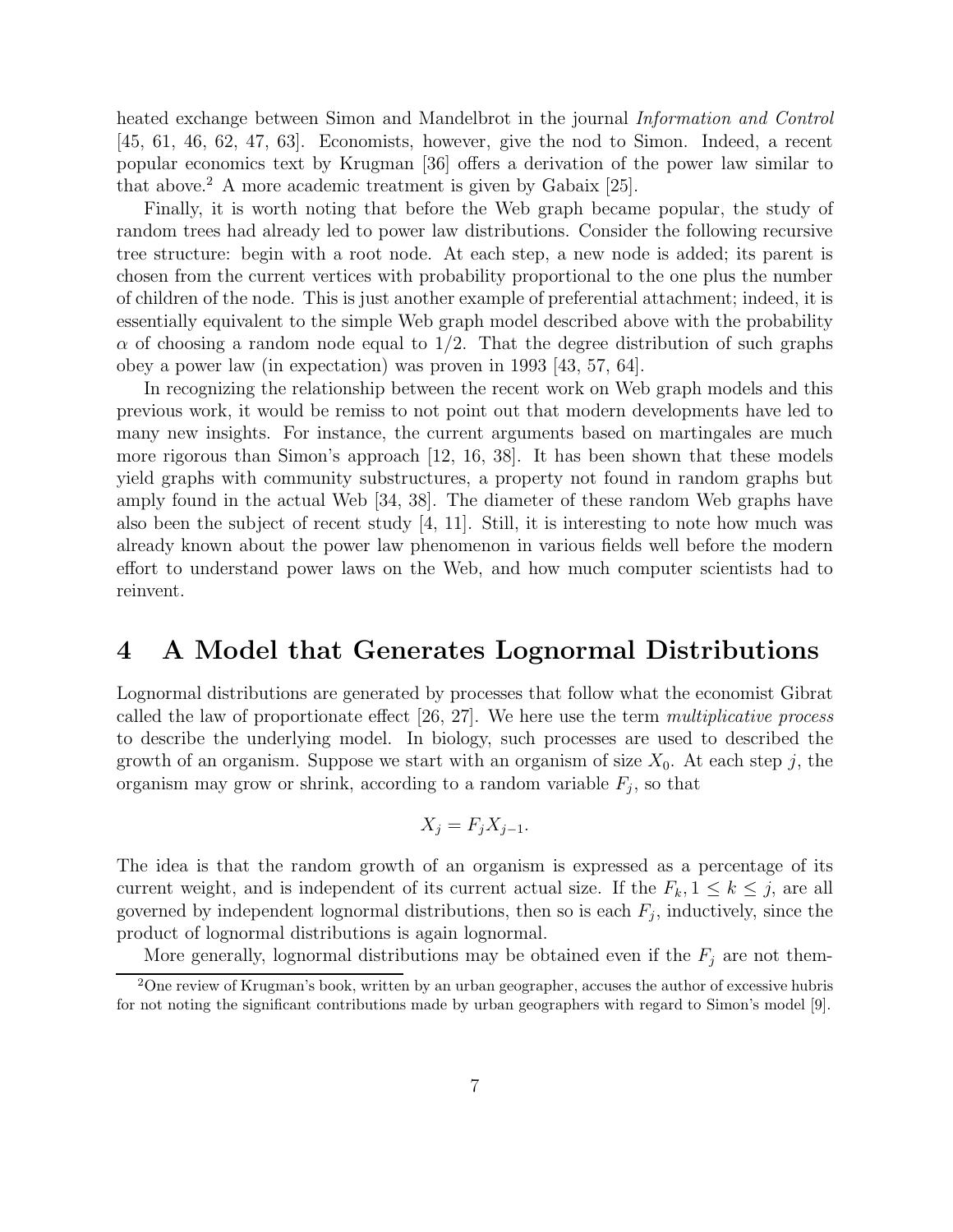selves lognormal. Specifically, consider

$$
\log X_j = \log X_0 + \sum_{k=1}^j \log F_k.
$$

Assuming the random variables  $\log F_k$  satisfy appropriate conditions, the Central Limit Theorem says that  $\sum_{k=1}^{j} \log F_k$  converges to a normal distribution, and hence for sufficiently large j,  $X_j$  is well approximated by a lognormal distribution. In particular, if the log  $F_k$ are independent and identically distributed variables with finite mean and variance, then asymptotically  $X_i$  will approach a lognormal distribution.

Multiplicative processes are used in biology and ecology to describe the growth of organisms or the population of a species. In economics, perhaps the most well-known use of the lognormal distribution derives from the Black-Scholes option pricing model [10]. In a simplified version of this setting [17, 30], the price of a security moves in discrete time steps, and the price  $X_j$  changes according to  $X_j = F_j X_{j-1}$ , where  $F_j$  is lognormally distributed. Using this model, Black and Scholes demonstrate how to use options to guarantee a risk-free return equivalent to the prevailing interest rate in a perfect market. Other applications in for example geology and atmospheric examples are given in [20]. More recently, Adamic and Huberman suggest that multiplicative processes may describe the growth of links on the Web as well as the growth of user traffic on Web sites [28, 29], and lognormal distributions have been suggested for file sizes  $[8, 7, 22]$ .

The connection between multiplicative processes and the lognormal distribution can be traced back to Gibrat around 1930 [26, 27], although Kapteyn [32] described in other terms an equivalent process in 1903, and McAlister described the lognormal distribution around 1879 [48]. Aitchison and Brown suggest that the lognormal distribution may be a better fit for income distribution than a power law distribution, representing perhaps the first time the question of which distribution gives the better fit was fully developed [1, 2]. It is interesting that when examining income distribution data, Aitchison and Brown observe that for lower incomes a lognormal distribution appears a better fit, while for higher incomes a power law distribution appears better; this is echoed in later work by Montroll and Schlesinger [51, 52], who offer a possible mathematical justification discussed below. Similar observations have been given for file sizes [8, 7].

#### **5** Power Law versus Lognormal Distributions

Although the generative models of the power law and lognormal distributions given above appear different, they are actually very closely connected. Only small changes from the lognormal generative process modifies it to a heavy-tailed distribution. To provide a concrete example, we consider the interesting history of work on income distributions.

Recall that Pareto introduced the Pareto distribution in order to explain income distribution at the tail end of the nineteenth century. Champernowne [15], in a work slightly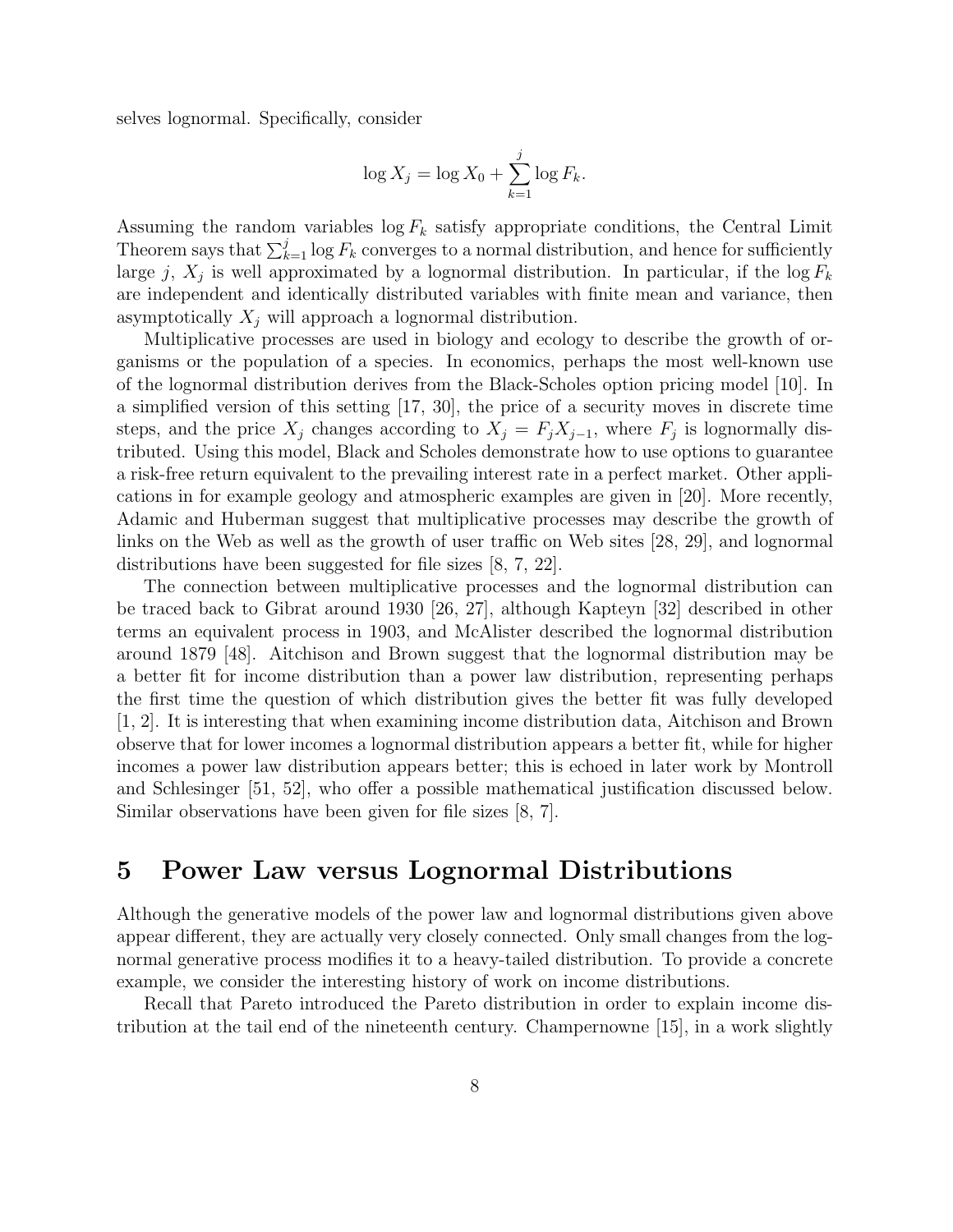predating Simon (and acknowledged by Simon, who suggested his work generalized and extended Champernowne), offered an explanation for this behavior. Suppose that we break income into discrete ranges in the following manner. We assume there is some minimum income m. For the first range, we take incomes between m and  $\gamma m$ , for some  $\gamma > 1$ ; for the second range, we take incomes between  $\gamma m$  and  $\gamma^2 m$ . We therefore say that a person is in class j for  $j \geq 1$  if their income is between  $m\gamma^{j-1}$  and  $m\gamma^j$ . Champernowne assumes that over each time step, the probability of an individual moving from class  $i$  to class  $j$ , which we denote by  $p_{ij}$ , depends only on the value of  $j - i$ . He then considers the equilibrium distribution of people among classes. Under this assumption, Pareto distributions can be obtained.

Let us examine a specific case, where  $\gamma = 2$ ,  $p_{ij} = 2/3$  if  $j = i - 1$ , and  $p_{ij} = 1/3$  if  $j = i + 1$ . Of course the case  $i = 1$  is a special case; in this case  $p_{11} = 2/3$ . In this example, outside of class 1, the expected change in income over any step is 0. It is also easy to check that in this case the equilibrium probability of being in class k is just  $1/2^k$ , and hence the probability of being in class greater than or equal to k is  $1/2^{k-1}$ . Hence the probability that a person's income X is larger than  $2^{k-1}m$  in equilibrium is given by

$$
Pr[X \ge 2^{k-1}m] = 1/2^{k-1},
$$

or

$$
\Pr[X \ge x] = m/x
$$

for  $x = 2^{k-1}m$ . This is a power law distribution.

Note, however, the specific model above looks remarkably like a multiplicative model. Moving from one class to another can be thought of as either doubling or halving your income over one time step. That is, if  $X_t$  is your income after t time steps, then

$$
X_t = F_t X_{t-1},
$$

where  $F_t$  is 1/2 with probability 2/3 and 2 with probability 1/3. Again,  $E[X_t] = E[X_{t-1}]$ . Our previous discussion therefore suggests that  $X_t$  should converge to a lognormal distribution for large t.

What is the difference between the Champernowne model and the multiplicative model? In the multiplicative model, income can become arbitrarily close to zero through successive decreases; in the Champernowne model, there is a minimum income corresponding to the lowest class below which one cannot fall. This small change allows one model to produce a power law distribution while the other produces a lognormal. As long as there is a bounded minimum that acts as a lower reflective barrier to the multiplicative model, it will yield a power law instead of a lognormal distribution [25, 33].

Interestingly, another seemingly minor variation on the multiplicative generative model also yields power law behavior, although this derivation is significantly more recent. Recall that in the multiplicative model, if we begin with value  $X_0$  and every step yields an independent and identically distributed multiplier from a lognormal distribution  $F$ , then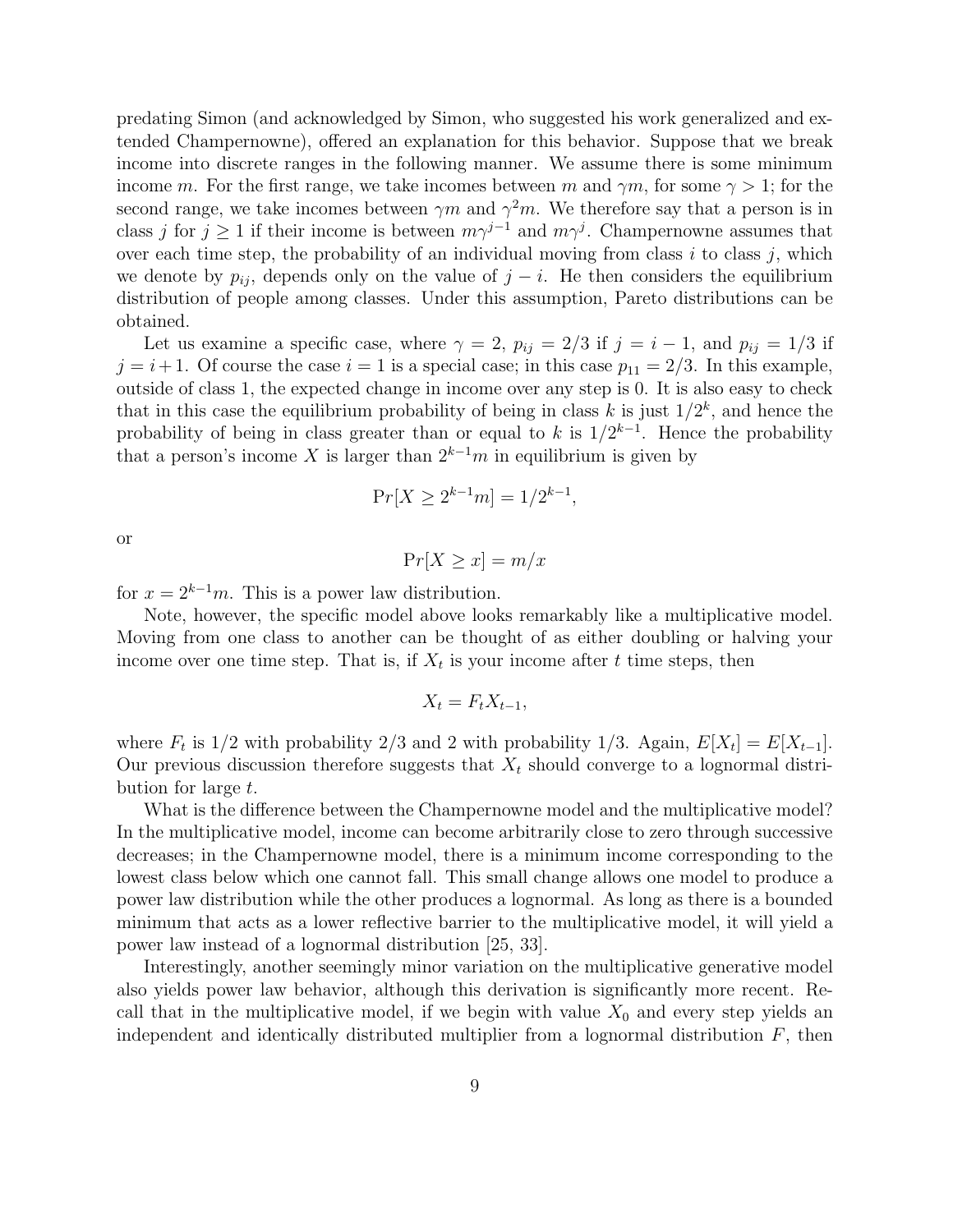any resulting distribution  $X_t$  after t steps is lognormal. Suppose, however, that instead of examining  $X_t$  for a specific value of t, we examine the random variable  $X_T$  where T itself is a random variable. As an example, when considering income distribution, in seeing the data we may not know how long each person has lived. If different age groups are intermixed, the number of multiplicative steps each person may be thought to have undergone may be thought of as a random variable.

This effect was noticed as early as 1982 by Montroll and Schlesinger [51, 52]. They show that a mixture of lognormal distributions based on a geometric distribution would have essentially a lognormal body but a power law distribution in the tail. Huberman and Adamic suggest a pleasantly simple variation of the above result; in the case where the time  $T$  is an exponential random variable, and we may think of the number of multiplicative steps as being continuous, the resulting distribution of  $X_T$  has a power law distribution  $[28, 29]$ .

In more recent independent work, Reed provides the correct full distribution for the above model, which yields what he calls a double Pareto distribution [58]. Specifically, the resulting distribution has one Pareto tail distribution for small values (below some point) and another Pareto tail distribution for large values (above the same point).<sup>3</sup>

For example, consider for simplicity the case where if we stop a process at time  $t$  the result is a lognormal random variable with mean 0 and variance t. Then if we stop the process at an exponentially distributed time with mean  $1/\lambda$ , the density function of the result is

$$
f(x) = \int_{t=0}^{\infty} \lambda e^{-\lambda t} \frac{1}{\sqrt{2\pi t}x} e^{-(\ln x)^2/2t} dt.
$$

Using the substitution  $t = u^2$  gives

$$
f(x) = \frac{2\lambda}{\sqrt{2\pi}x} \int_{u=0}^{\infty} e^{-\lambda u^2 - (\ln x)^2 / 2u^2} du.
$$

An integral table gives us the identity

$$
\int_{z=0}^{\infty} e^{-az^2 - b/z^2} = \frac{1}{2} \sqrt{\frac{\pi}{a}} e^{-2\sqrt{ab}},
$$

which allows us to solve for the resulting form. Note that in the exponent  $\sqrt{2ab}$  of the identity we have  $b = (\ln x)^2/2$ . Because of this, there are two different behaviors, depending on whether  $x \ge 1$  or  $x \le 1$ . For  $x \ge 1$ ,  $f(x) = (\sqrt{\lambda/2}) x^{-1-\sqrt{2\lambda}}$ , so the result is a power law distribution. For  $x \leq 1$ ,  $f(x) = (\sqrt{\lambda/2}) x^{-1+\sqrt{2\lambda}}$ .

The double Pareto distribution falls nicely between the lognormal distribution and the Pareto distribution. Like the Pareto distribution, it is a power law distribution. But while the log-log plot of the density of the Pareto distribution is a single straight line, for

 ${}^{3}$  For completeness we note that Huberman and Adamic give an incorrect form of the density function; they miss the two-sided nature of the distribution. Reed gives the correct form, as we do below.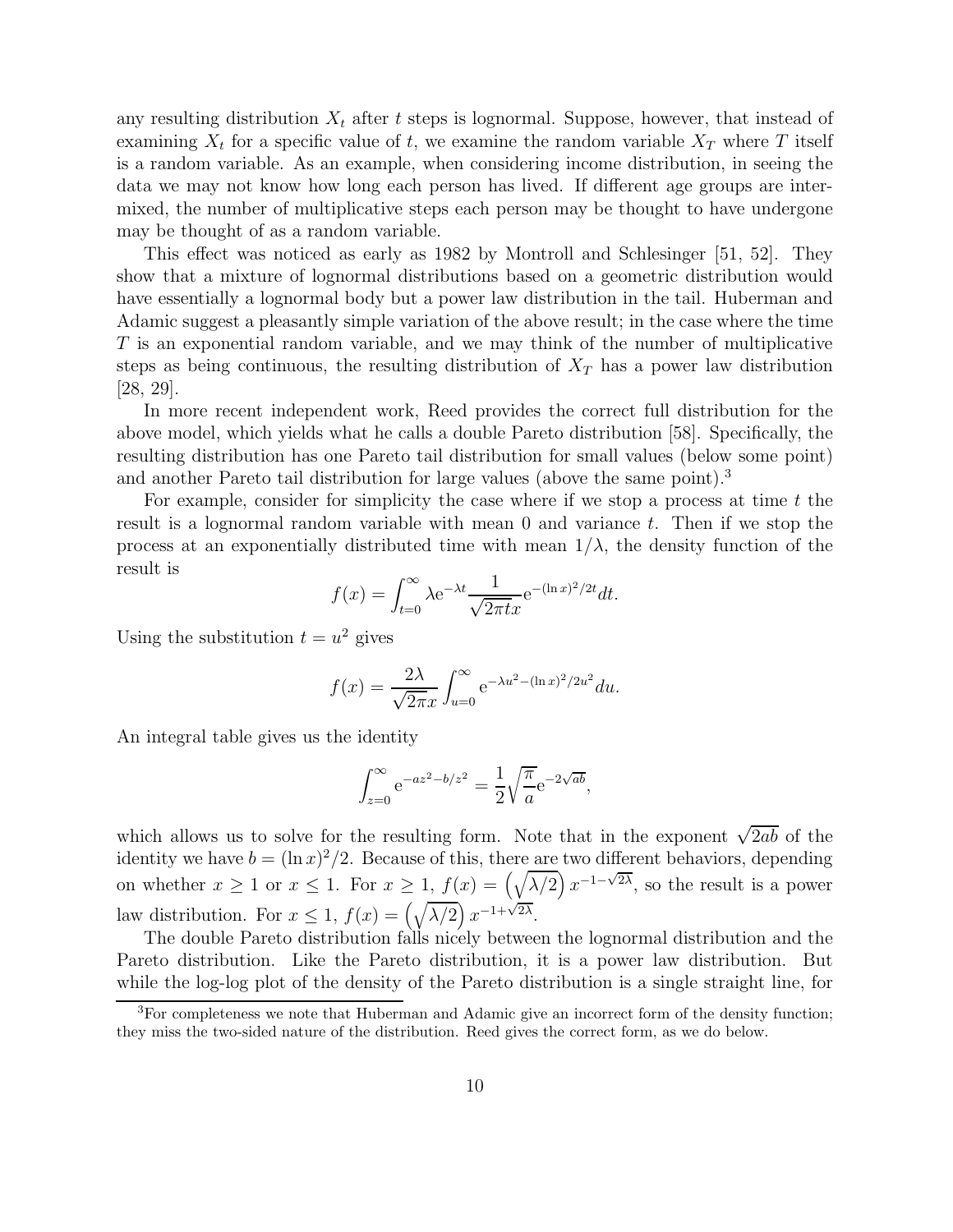

Figure 1: Shapes of lognormal and double Pareto distributions.

the double Pareto distribution the log-log plot of the density consists of two straight line segments that meet at a transition point. This is similar to the lognormal distribution, which has a transition point around its median  $e^{\mu}$  due to the quadratic term, as shown in equation (1). Hence an appropriate double Pareto distribution can closely match the body of a lognormal distribution and the tail of a Pareto distribution. For example, Figure 1 shows the complementary cumulative distribution function for a lognormal and a double Pareto distribution. (These graphs have only been minimally tuned to give a reasonable match.) The plots match quite well with a standard scale for probabilities, but on the log-log scale one can see the difference in the tail behavior.

Reed also suggests a generalization of the above called a double Pareto-lognormal distribution with similar properties [59]. The double Pareto-lognormal distribution has more parameters, but might allow closer matches with empirical distributions.

It seems reasonable that in many processes the time an object has lived should be considered a random variable as well, and hence this model may prove more accurate for many situations. For example, that the double Pareto tail phenomenon could explain why income distributions and file size distributions appear better modeled by a distribution with a lognormal body and a Pareto tail  $[1, 8, 7, 51, 52]$ . Reed presents empirical evidence for the double Pareto and double-Pareto lognormal distributions for incomes and other applications [58, 59].

More generally, the above result shows that natural mixtures of lognormal distributions may lead to power law distributions. Finding other interesting similar cases is an open problem.

#### **6 Conclusions**

Power law distributions and lognormal distributions are quite natural models and can be generated from simple and intuitive generative processes. Because of this, they have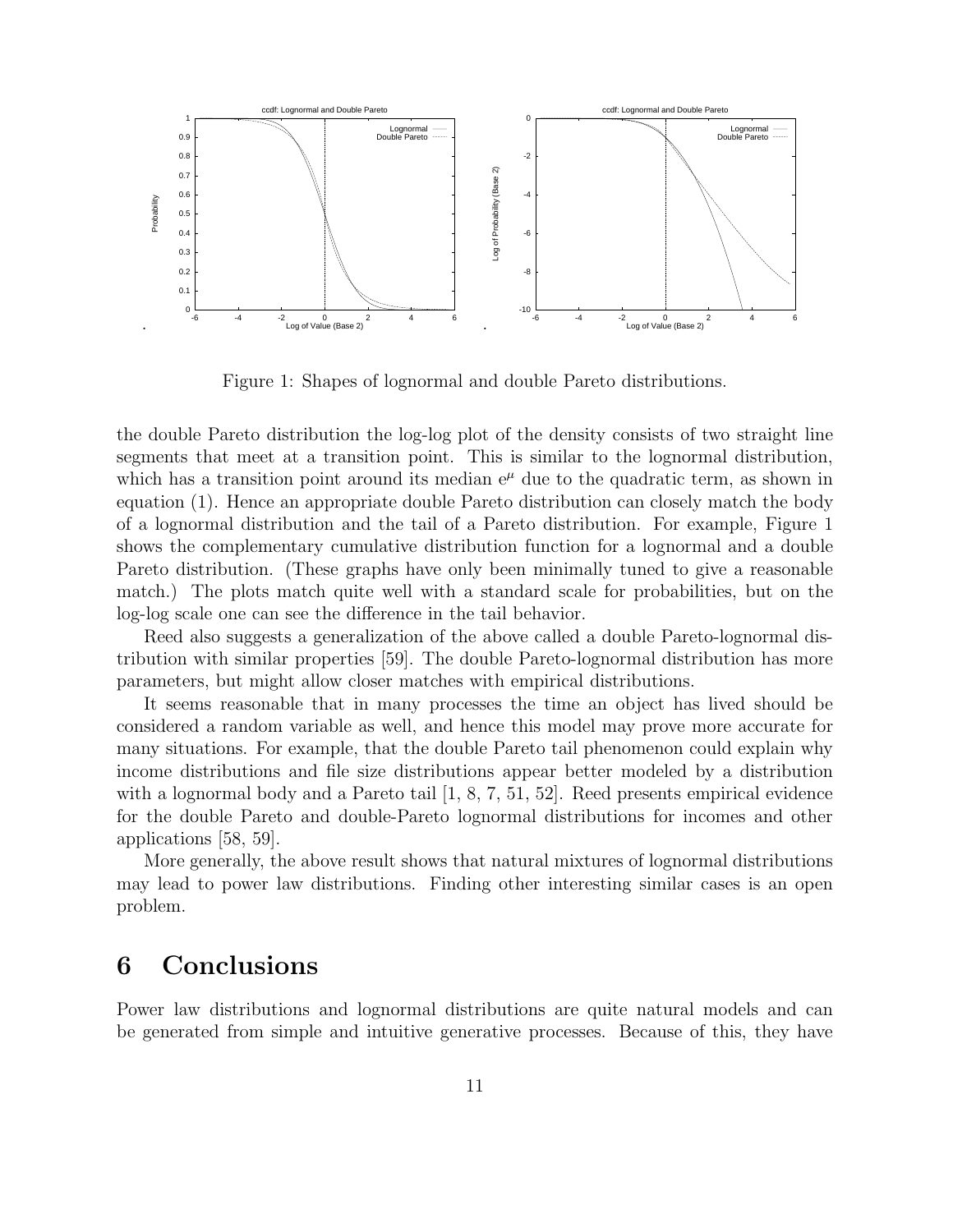appeared in many areas of science. This example should remind us of the importance of seeking out and recognizing work in other disciplines, even if it lies outside our normal purview. Since computer scientists invented search engines, we really have little excuse. On a personal note, I was astounded at how the Web and search engines have transformed the possibilities for mining previous research; many of the decades-old articles cited here are in fact available on the Web.

It is not clear that the above discussion settles one way or another whether lognormal or power law distributions are better models for things like file size distributions. Given the close relationship between the two models, it is not clear that a definitive answer is possible; it may be that in seemingly similar situations slightly different assumptions prevail. The fact that power law distributions arise for multiplicative models once the observation time is random or a lower boundary is put into effect, however, may suggest that power laws are more robust models. Indeed, following the work of Reed [58, 59], we recommend the double Pareto distribution and its variants as worthy of further consideration in the future.

From a more pragmatic point of view, it might be reasonable to use whichever distribution makes it easier to obtain results. This runs the risk of being inaccurate; perhaps in some cases the fact that power law distributions can have infinite mean and variance are salient features, and therefore substituting a lognormal distribution loses this important characteristic. Determining guidelines for cases where a power law distribution cannot be suitably approximated by a lognormal for simulation or other practical purposes would be useful.

#### **7 Acknowledgments**

The author would like to thank Alan Frieze, Allen Downey, Mark Crovella, and John Byers for suggestions on how to improve this work. For further reading, the author strongly recommends the article by Xavier Gabaix [25], which provides both underlying mathematics and an economic perspective and history. Wentian Li also has a Web page devoted to Zipf's law which is an excellent reference [41]. For lognormal distributions, useful sources include the text by Aitchison and Brown [2] or the modern compendium edited by Crow and Shimizu [20].

## **References**

- [1] J. Aitchison and J. A. C. Brown. On criteria for descriptions of income distribution. *Metroeconomica*, 6:88-98. 1954.
- [2] J. Aitchison and J. A. C. Brown. **The Lognormal Distribution**. Cambridge University Press, 1957.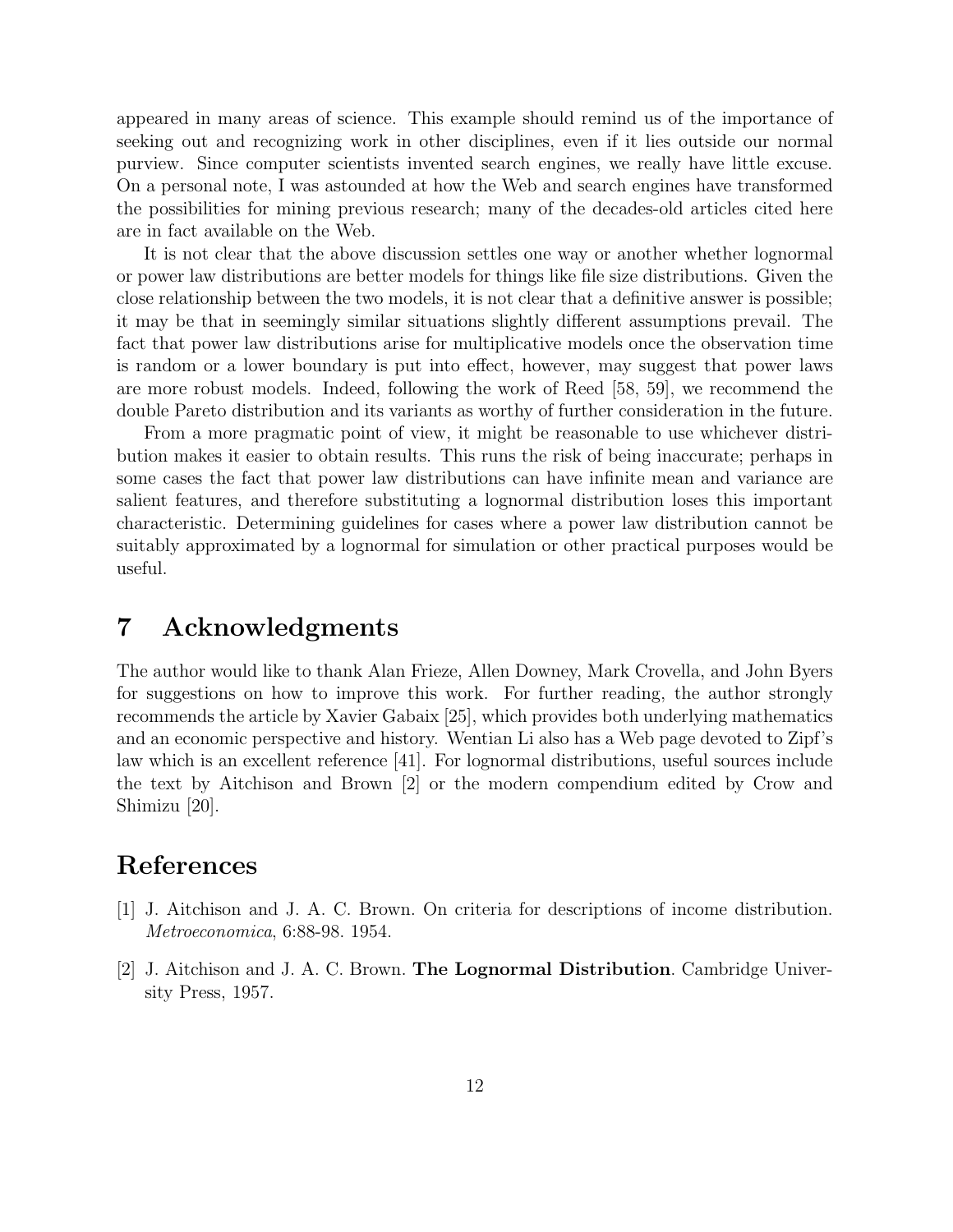- [3] A. P. Allen, B. Li, and E. L. Charnov. Population fluctuations, power laws and mixtures of lognormal distributions. *Ecology Letters*, 4:1-3, 2001.
- [4] R. Albert, H. Jeong, and A.-L. Barabási. Diameter of the World Wide Web. *Nature*, 401:130-131, 1999.
- [5] F. Auerbach. Das Gesetz der Bevolkerungskonzentration. *Petermanns Geographische Mitteilungen*, LIX (1913), 73-76.
- [6] A.-L. Barab´asi, R. Albert, and H. Jeong. Mean-field theory for scale-free random networks. *Physica A*, vol. 272, pages 173-189, 1999.
- [7] P. Barford, A. Bestavros, A. Bradley, and M. Crovella. Changes in Web client access patterns: characteristics and caching implications. *World Wide Web*, 2:15-28, 1999.
- [8] P. Barford and M. Crovella. Generating Representative Web Workloads for Network and Server Performance Evaluation. In *Proceedings of ACM SIGMETRICS*, pp 151-160, 1998.
- [9] B. Berry. D´ej`a vu, Mr. Krugman. *Urban Geography*, vol 20, 1, pp. 1-2, 1999.
- [10] F. Black and M. Scholes. The pricing of options and corporate liabilities. *Journal of Political Economics*, 81:637-654, 1973.
- [11] B. Bollob´as, O. Riordan. The diameter of a scale-free random graph. To appear.
- [12] B. Bollobás, O. Riordan, J. Spencer, and G. Tusnády. The degree sequence of a scalefree random process. *Random Structures and Algorithms*, vol 18(3): 279-290, 2001.
- [13] A. Broder, R. Kumar, F. Maghoul, P. Raghavan, S. Rajagopalan, R. Stata, A. Tomkins, and J. Wiener. Graph structure in the Web: experiments and models. In *Proc. of the 9th World Wide Web Conference*, 2000.
- [14] J. M. Carlson and J. Doyle. Highly optimized tolerance: a mechanism for poer laws in designed systems. *Physics Review E*, 60(2):1412-1427, 1999.
- [15] D. Champernowne. A model of income distribution. *Economic Journal*, 63:318-351, 1953.
- [16] C. Cooper and A. Frieze. On a general model of Web graphs. Submitted, 2001.
- [17] J. Cox, S. Ross, and M. Rubinstien. Option pricing: a simplified approach. *Journal of Financial Economics*, 7:229-265, 1979.
- [18] M. Crovella and A. Bestavros. Self-similarity in world wide web traffic: evidence and possible causes. *IEEE/ACM Transactions on Networking*, 5(6):835-846, 1997.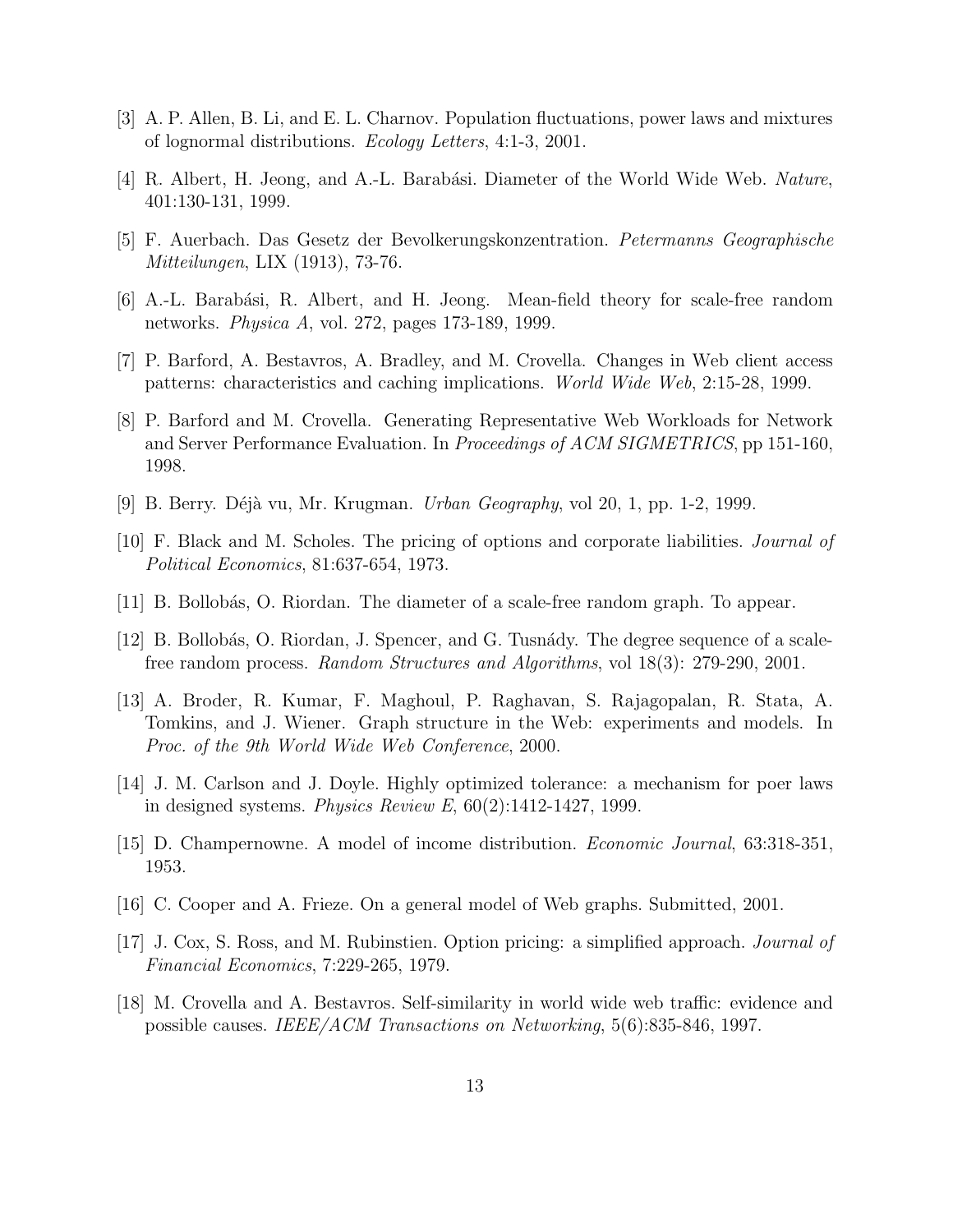- [19] M. Crovella, M. S. Taqqu, and A. Bestavros. Heavy-tailed probability distributions in the world wide web. In *A Practical Guide to Heavy Tails*, editors R. J. Adler, R. E. Feldman, M. S. Taqqu. Chapter 1, pp. 3-26, Chapman and Hall, 1998.
- [20] E. L. Crow and K. Shimizu (editors). **Lognormal Distributions: Theory and Applications**. Markel Dekker, Inc., New York, 1988.
- [21] E. Drinea, M. Enachescu, and M. Mitzenmacher. Variations on random graph models of the Web. Harvard Computer Science Technical Report TR-06-01.
- [22] A. B. Downey. The structural causes of file size distributions. To appear in MASCOTS 2001. Available at http://rocky.wellesley.edu/downey/filesize/
- [23] J. B. Estoup. **Gammes Stenographiques**. Institut Stenographique de France, Paris, 1916.
- [24] M. Faloutsos, P. Faloutsos, and C. Faloutsos. On Power-Law relationships of the Internet topology. In *Proceedings of the ACM SIGCOMM 1999 Conference*, pages 251- 261, 1999.
- [25] X. Gabaix. Zipf's law for cities: an explanation. *Quarterly Journal of Economics*, 114:739-767. 1999.
- [26] R. Gibrat. Une loi des r´eparations ´economiques: l'effet proportionnel. *Bull. Statist. g´en Fr.*. 19:469, 1930.
- [27] R. Gibrat. **Les inegalites economiques**. Libraire du Recueil Sirey, Paris France, 1931.
- [28] B. A. Huberman and L. A. Adamic. Evolutionary Dynamics of the World Wide Web. Technical Report, Xerox Palo Alto Research Center, 1999. Appears as a brief communication in *Nature*, 399, p. 130, 1999.
- [29] B. A. Huberman and L. A. Adamic. The Nature of Markets in the World Wide Web. Quarterly Journal of Economic Commerce, vol 1., pp. 5-12, 2000.
- [30] J. C. Hull. **Introduction to futures and options markets (third edition)**. Prentice-Hall, Inc., New Jersey, 1997.
- [31] R. Jain and S. Ramakumar. Stochastic dynamics modeling of the protein sequence length distribution in genomes: implications for microbial evolution. *Physica A*, 273:476-485, 1999.
- [32] J. C. Kapteyn. **Skew Frequency Curves in Biology and Statistics**. Astronomical Laboratory, Noordhoff, Groningen, 1903.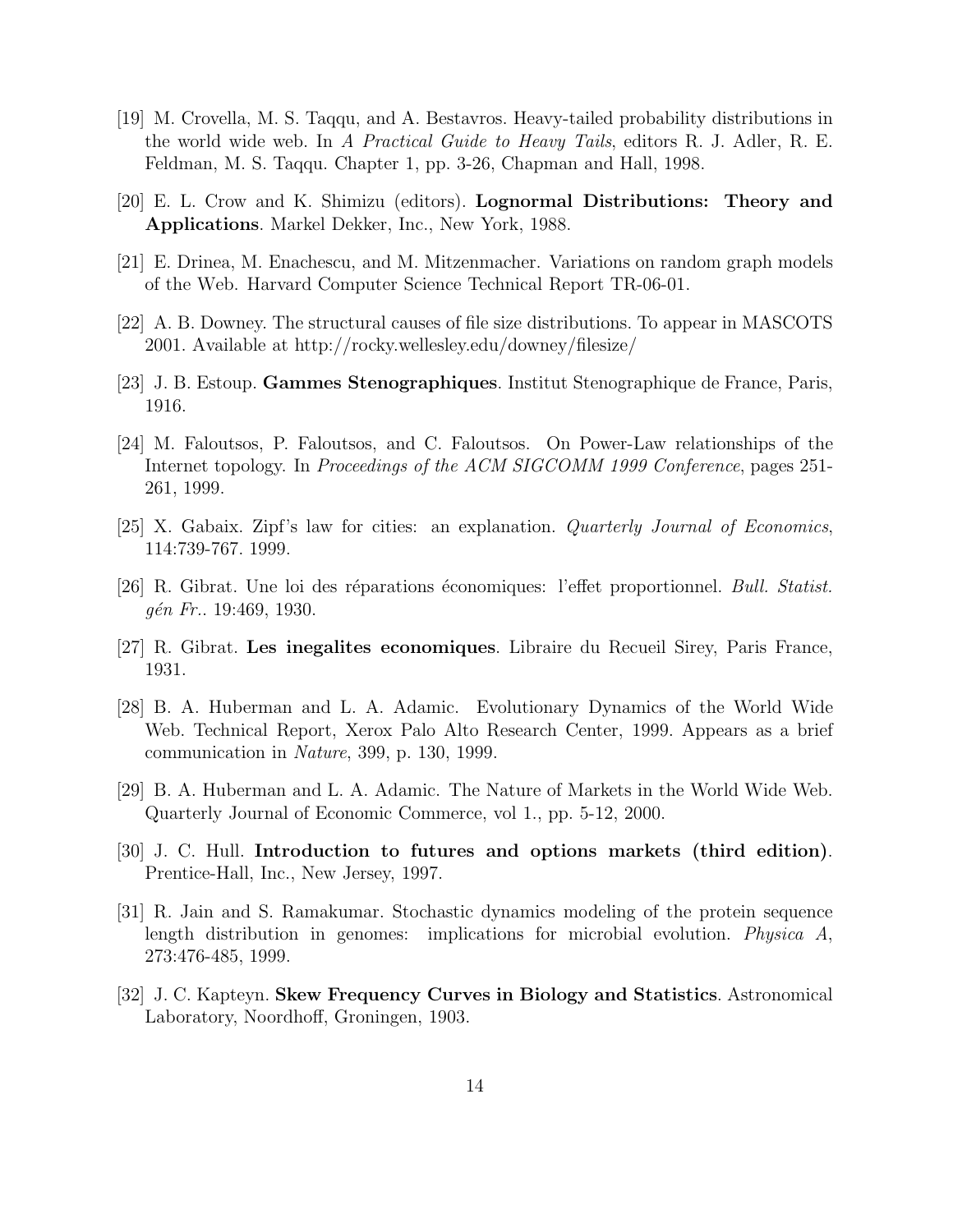- [33] H. Kesten. Random Difference Equations and Renewal Theory for Products of Random Matrices. *Acta Mathematica*, CXXXI:207-248, 1973.
- [34] J. Kleinberg, R. Kumar, P. Raghavan, S. Rajagopalan, and A. Tomkins. The Web as a graph: Measurements, Models, and Methods. In *Proceedings of the International Conference on Combinatorics and Computing*, 1999.
- [35] P. L. Krapivsky and S. Redner. Organization of growing random networks. *Physical Review E*, 63, 066123-1 – 066123014, 2001.
- [36] P. Krugman. **The Self-Organizing Economy**. Blackwell, Cambridge MA, 1996.
- [37] R. Kumar, P. Raghavan, S. Rajagopalan, and A. Tomkins. Extracting large scale knowledge bases from the Web. In *Proceedings of the 25th VLDB Conference*, 1999.
- [38] R. Kumar, P. Raghavan, S. Rajagopalan, D. Sivakumar, A. Tomkins, and E. Upfal. Random graph models for the Web graph. In *Proceedings of the 41st Annual Symposium on Foundations of Computer Science*, pp. 57-65, 2000.
- [39] W. E. Leland, M. S. Taqqu, W. Willinger, and D. V. Wilson. On the self-similar nature of Ethernet traffic. *IEEE/ACM Transactions on Networking* pp. 1-15, 1994.
- [40] W. Li. Random Texts Exhibit Zipf's-Law-Like Word Frequency Distribution. *IEEE Transactions on Information Theory*, 38(6):1842-1845, 1992.
- [41] W. Li. References on Zipf's Law. At http://linkage.rockerfeller.edu/wli/zipf/
- [42] A. J. Lotka. The frequency distribution of scientific productivity. *Journal of the Washington Academy of Sciences*, 16:317-323, 1926.
- [43] H. Mahmound, R. Smythe, and J. Szymański. On the structure of plane-oriented recursive trees and their branches. *Random Structures and Algorithms*, 3:255-266, 1992.
- [44] B. Mandelbrot. An informational theory of the statistical structure of languages. In **Communication Theory**, edited by W. Jackson, Betterworth, pp. 486-502, 1953.
- [45] B. Mandelbrot. A note on a class of skew distribution function: analysis and critique of a paper by H.A. Simon. *Information and Control*, 2:90-99, 1959.
- [46] B. Mandelbrot. Final note on a class of skew distribution functions: analysis and critique of a model due to H.A. Simon. *Information and Control*, 4:198-216, 1961.
- [47] B. Mandelbrot. Post scriptum to "final note". *Information and Control*, 4:300-304, 1961.
- [48] D. McAlister. The law of the geometric mean. Proceedings of the Royal Society, 29:367, 1879.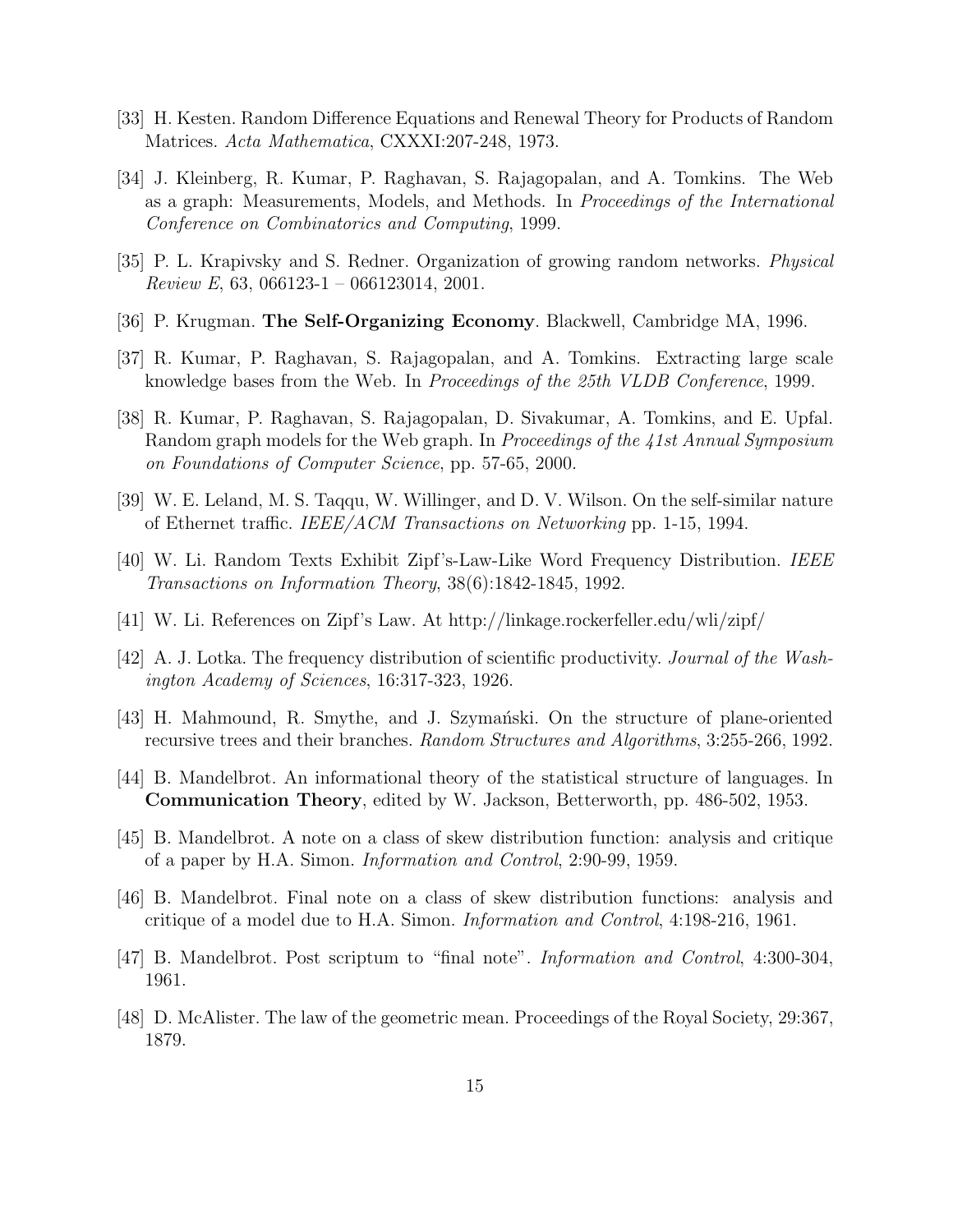- [49] A. Medina, I. Matta, and J. Byers. On the origin of power laws in Internet topologies. *Computer Communication Review*, 30(2), pages 18–28, 2000.
- [50] M. Mitzenmacher. Improved Models for File Size Distributions. Draft Manuscript, available at http://www.eecs.harvard.edu/∼michaelm/NEWWORK/papers/.
- [51] E. W. Montroll and M. F. Shlesinger. On  $1/f$  noise and other distributions with long tails. *Proceedings of the National Academy of Sciences, USA*, 79:3380-3383, 1982.
- [52] E. W. Montroll and M. F. Shlesinger. Maximum entropy formalism, fractals, scaling phenomena, and 1/f noise: a tale of tails. *Journal of Statistical Physics*, 32:209-230, 1983.
- [53] T. Nakajima and A. Higurashi. A use of two-channel radiances for an aeresol characterization from space. *Geophysical Research Letters*, 25:3815-3818, 1998.
- [54] V. Pareto. **Cours d'Economie Politique**. Droz, Geneva Switzerland, 1896.
- [55] V. Paxson and S. Floyd. Wide-area traffic: the failure of Poisson modeling. *IEEE/ACM Transactions on Networking*, vol. 3, pp. 226-244, 1995.
- [56] R. Perline. Zipf's law, the central limit theorem, and the random division of the unit interval. *Physical Review E*, 54(1):220-223, 1996.
- [57] B. Pittel. Note on the height of recursive trees and m-ary search trees. *Random Structures and Algorithms*, 5:337-347, 1994.
- [58] W. J. Reed The Pareto law of incomes an explanation and an extension. Submitted to Journal of Business and Economic Statistics. 2000. Available at http://www.math.uvic.ca/faculty/reed/index.html.
- [59] W. J. Reed The double Pareto-lognormal distribution A new parametric model for size distribution. 2001. Available at http://www.math.uvic.ca/faculty/reed/index.html.
- [60] H. A. Simon On a Class of Skew Distribution Functions. *Biometrika*, 42(3/4):425-440, 1955.
- [61] H. A. Simon. Some further notes on a class of skew distribution functions. *Information and Control*, 3:80-88, 1960.
- [62] H. A. Simon. Reply to "final note". *Information and Control*, 4:217-223, 1961.
- [63] H. A. Simon. Reply to Dr. Mandelbrot's post scriptum, *Information and Control*, 4:305-308, 1961.
- [64] R. Smythe and H. Mahmound. A survey of recursive trees. *Theoretical Probability and Mathematical Statistics*, 51:1-27, 1995.